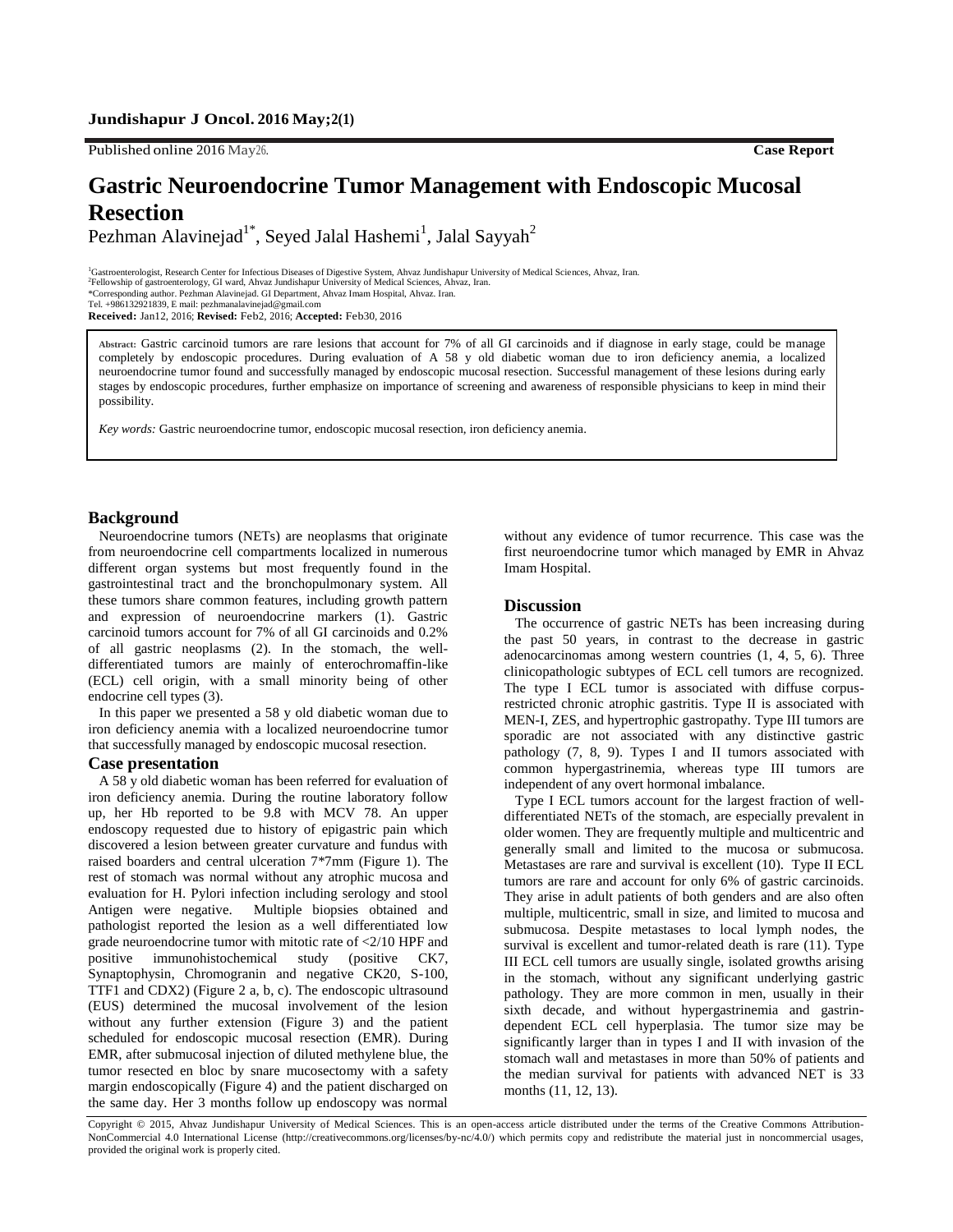The risk of nodal metastases is dependent on tumor size and depth, and some have suggested that endoscopic resection alone may represent adequate therapy for intraepithelial tumors <2 cm and perhaps for tumors <1 cm invading the lamina propria or submucosa (14). However, this is not a standard approach. For type 1 and 2 solitary gastric carcinoids smaller than 1 to 2 cm, endoscopic resection represents adequate therapy (9, 15).

Subsequent endoscopic surveillance is needed every 6 to 12 months since these patients continue to exhibit mucosal changes and hyperplasia of ECL due to sustained hypergastrinemia. Progression to a malignant phenotype or disease-related death is rare with small tumors (16). More aggressive surgical therapy is rarely needed for type 1 gastric carcinoids unless there is extensive tumor involvement of the gastric wall, tumor size >2 cm, poorly-differentiated histology or emergent bleeding (17, 18, 19).

In this case, the procedure completely removed the lesion and the patient discharged on the same day. Her 3 months follow up endoscopy was normal without any evidence of tumor recurrence.

# **Conclusion**

We recommend upper GI endoscopy in all patients with unexplained anemia and high degree suspension for NET.

# **Acknowledgment**

We express our thanks to Pathology Department staffs for their technical supports.



**Figure 1:** Endoscopic view of tumoral lesion with raised boarders and central ulceration.



**Figure 2:** Microscopic view of the lesion as a well differentiated low grade neuroendocrine tumor with mitotic rate of <2/10 HPF and positive CK7, Synaptophysin, Chromogranin and negative CK20, S-100, TTF1 and CDX2 on immunohistochemical study (HIS).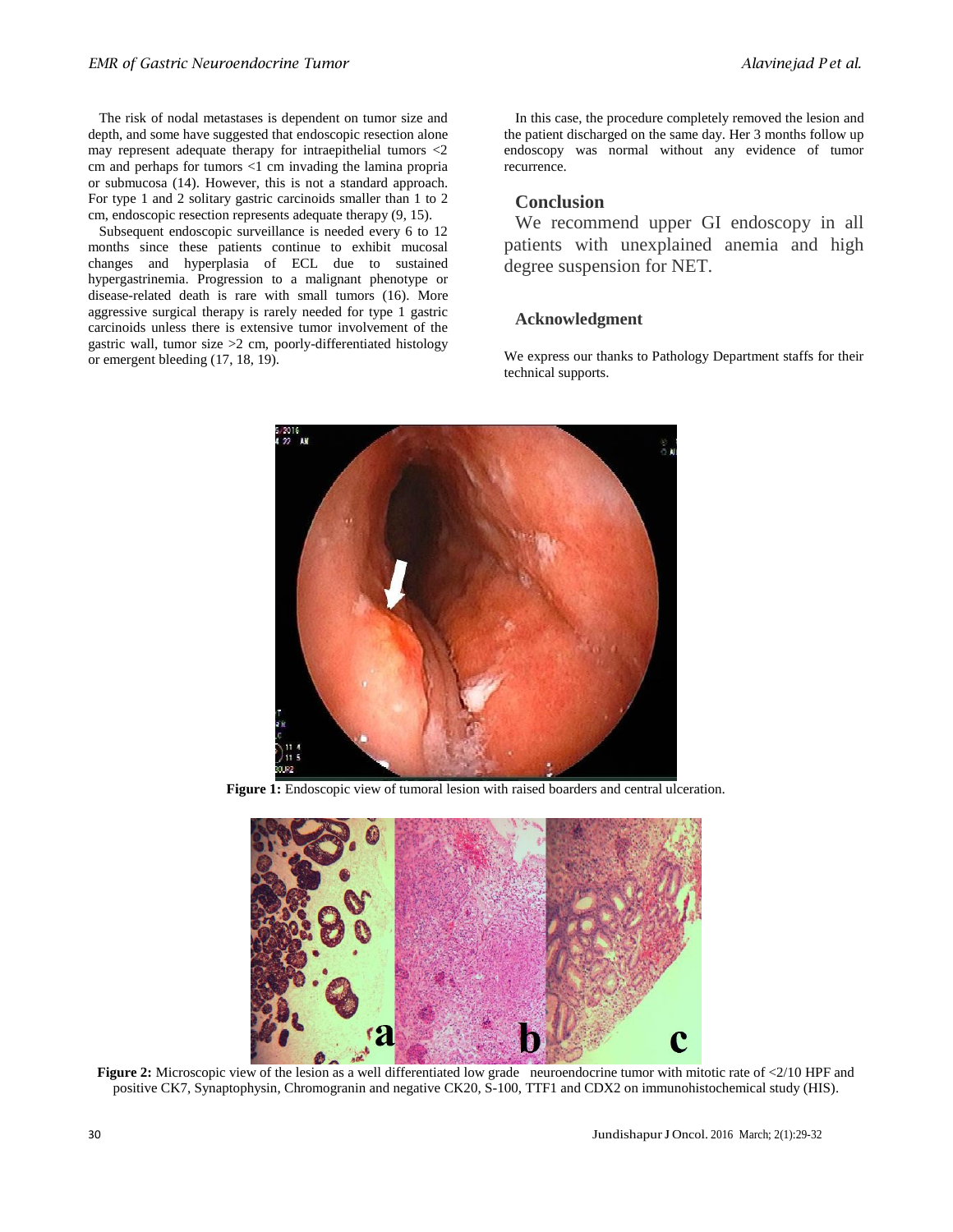

**Figure 3:** EUS determined the mucosal involvement of the lesion without any further extension.



**Figure 4:** The tumor excised with endoscopic mucosal resection (EMR).

### **References**

- 1. Modlin IM, Lye KD, Kidd M. A 5‐decade analysis of 13,715 carcinoid tumors. Cancer. 2003;97(4):934-59.
- 2. Maggard MA, O'Connell JB, Ko CY. Updated population-based review of carcinoid tumors. Annals of surgery. 2004;240(1):117-22.
- 3. Burkitt MD, Pritchard DM. Review article: pathogenesis and management of gastric carcinoid tumours. Alimentary pharmacology & therapeutics. 2006;24(9):1305-20.
- 4. Langseth H, Gislefoss RE, Martinsen JI. Cancer Registry of Norway, Cancer in Norway 2008.
- 5. Goh KL. Changing trends in gastrointestinal disease in the Asia–Pacific region. Journal of digestive diseases. 2007;8(4):179-85.
- 6. Kelley JR, Duggan JM. Gastric cancer epidemiology and risk factors. Journal of clinical epidemiology. 2003;56(1):1-9.
- 7. Solcia E, Rindi G, Buffa R, Fiocca R, Capella C. Gastric endocrine cells: types, function and growth. Regulatory peptides. 2000;93(1):31-5.
- 8. Burkitt MD, Pritchard DM. Pathogenesis and management of gastric carcinoid tumours. Aliment Pharmacol Ther. 2006; 24 (8):1305-20.
- 9. Borch K, Ahren B, Ahlman H. Gastric carcinoids: Biologic behavior and prognosis after differentiated treatment in relation to type. Ann Surg . 2005;  $24(5):64-73.$
- 10. Borch K, Renvall H, Liedberg G. Gastric endocrine cell hyperplasia and carcinoid tumors in pernicious anemia. Gastroenterology. 1985; 8(6):638- 48.
- 11. Modlin IM, Lye KD, Kidd M. Carcinoid tumors of the stomach. Surgical oncology. 2003;12(2):153-72.
- 12. Delle Fave G, Kwekkeboom DJ, Van Cutsem E, Rindi G, Kos-Kudla B, Knigge U, Sasano H, Tomassetti P, Salazar R, Ruszniewski P. ENETS